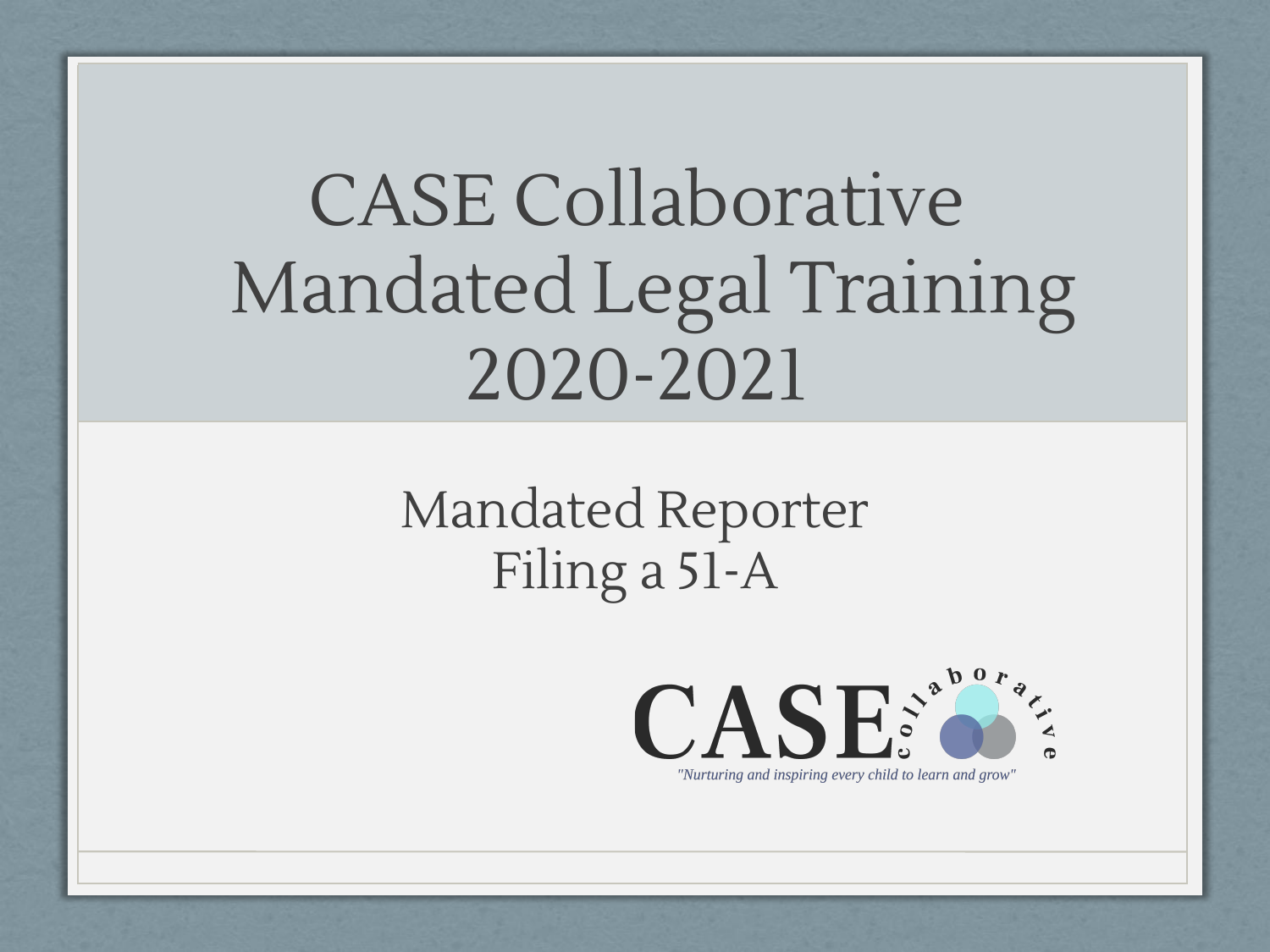## The Law

- M.G.L. Chapter 119: Section 51A
- [http://www.mass.gov/legis/laws/mgl/119-](http://www.mass.gov/legis/laws/mgl/119-51a.htm) [51a.htm](http://www.mass.gov/legis/laws/mgl/119-51a.htm)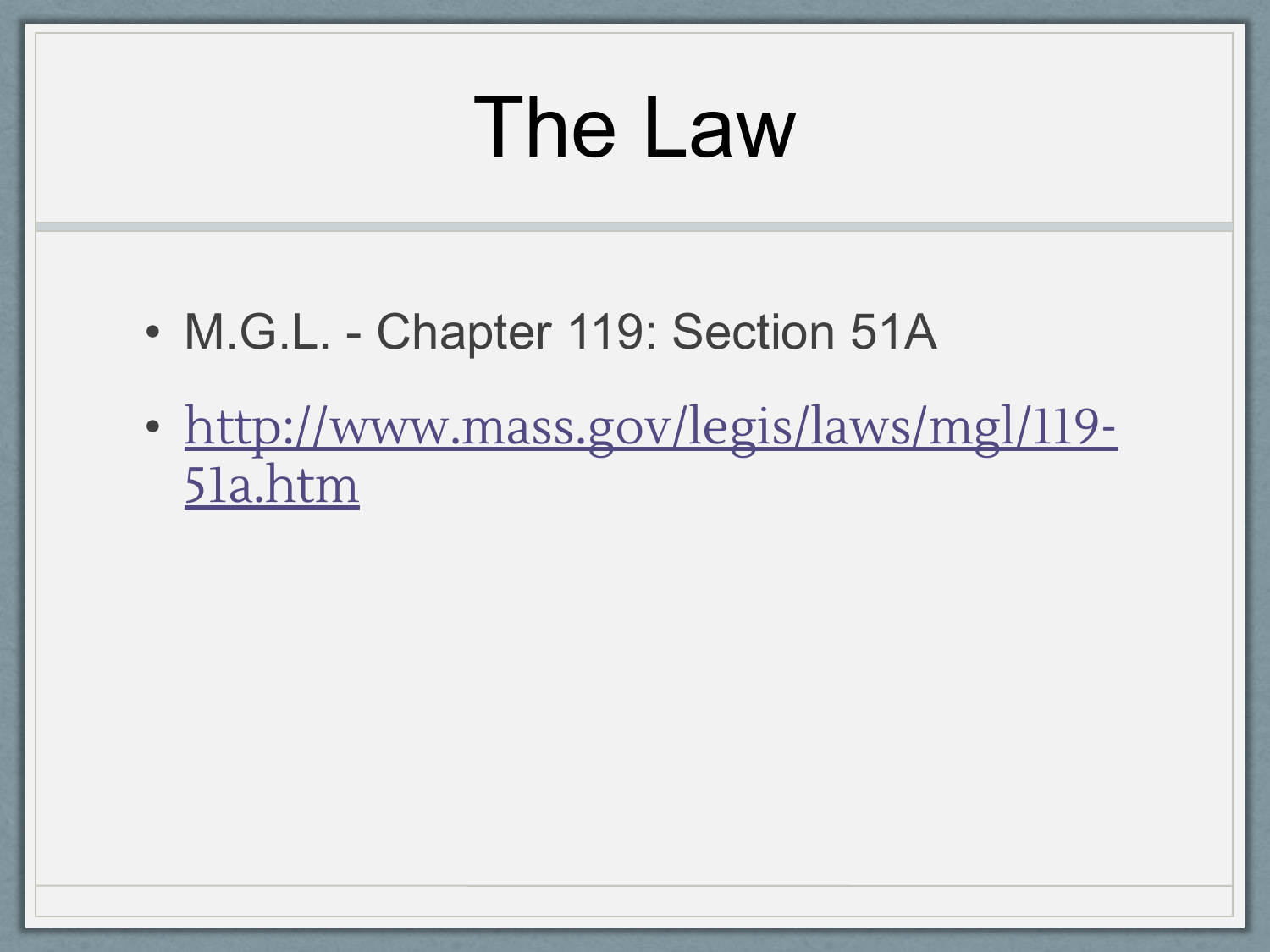#### You are a Mandated Reporter

- "Any person paid to care for or work with a child in any public or private facility are mandated reporters"
	- Public and private school teachers
	- Public and private school administrators
	- Guidance or family counselor
	- Social workers
	- Day care workers
	- $\cdot$  Etc...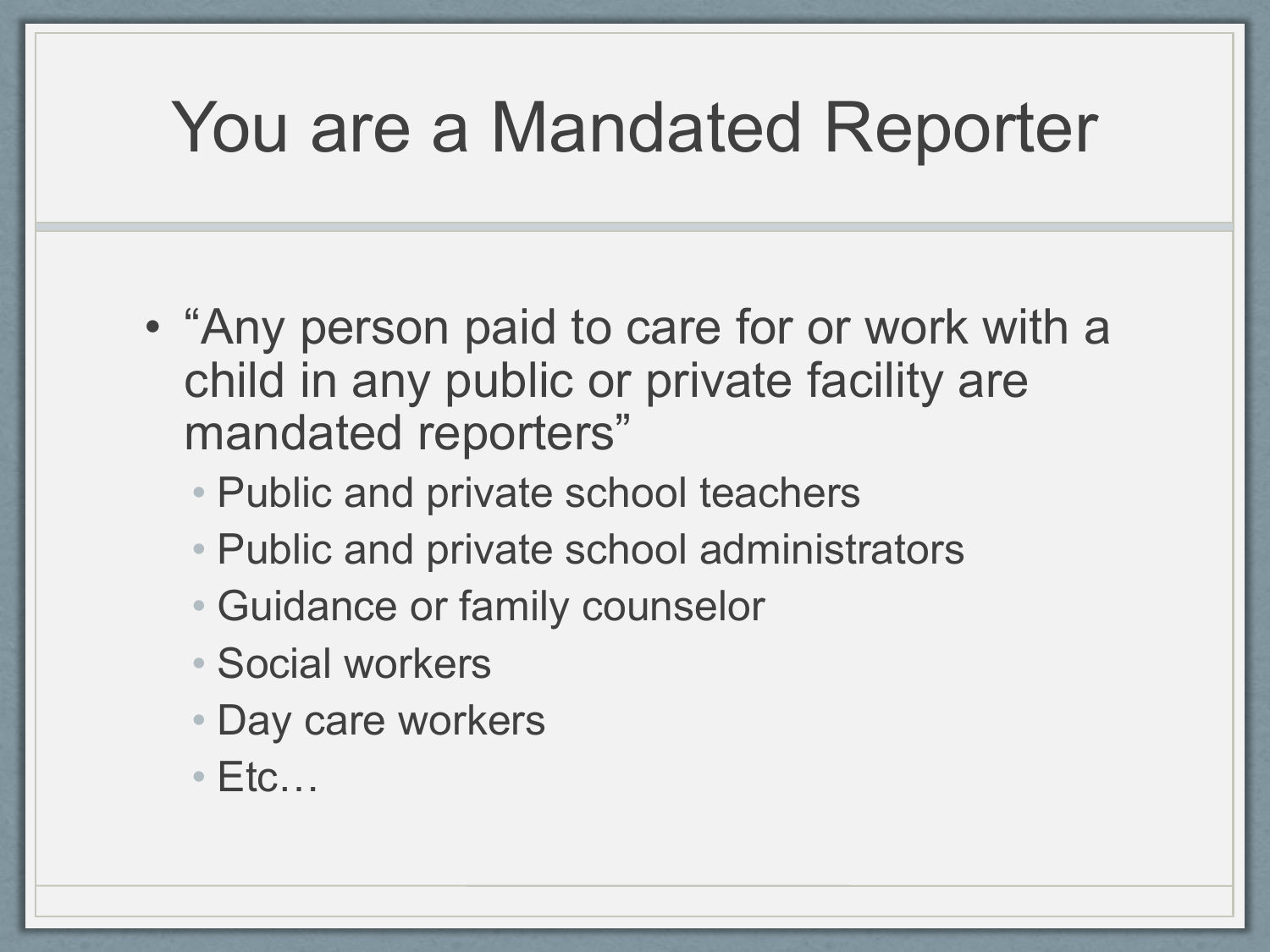# Mandated Reporter

If you have reasonable cause to believe "that a child is suffering physical or emotional injury resulting from: (i) abuse inflicted upon him which causes harm or substantial risk of harm to the child's health or welfare, including sexual abuse; (ii) neglect, including malnutrition; or (iii) physical dependence upon an addictive drug at birth"

• You must contact your respective Program Administrator who will "become responsible for notifying the department in the manner required by this section.."

• The Program Administrator will "immediately communicate with the department orally and, within 48 hours, shall file a written report with the department detailing the suspected abuse or neglect."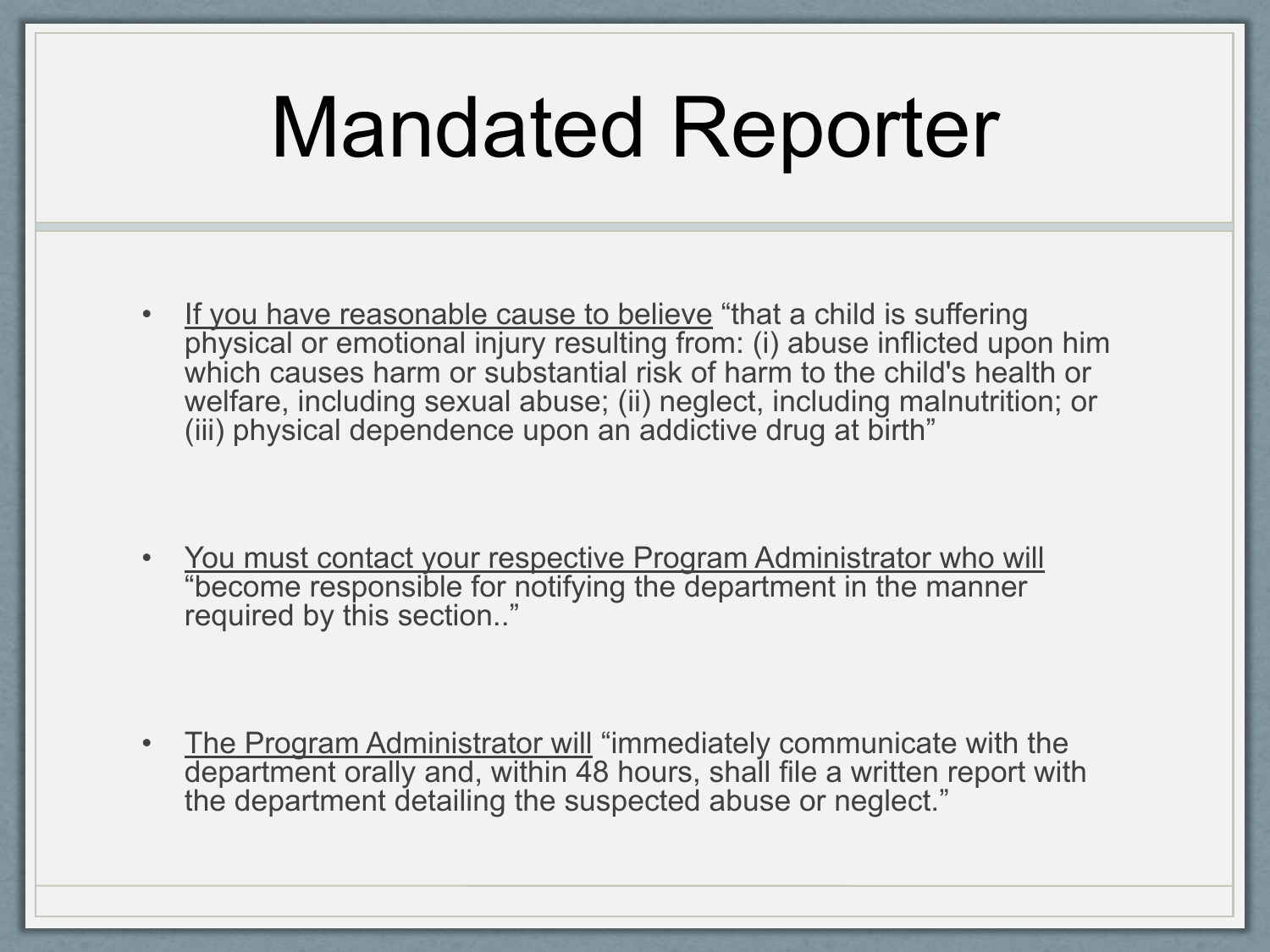## **Definitions**

- Abuse:
	- Abuse includes the non-accidental commission of any act which causes or creates substantial risk of physical or emotional injury, or the commission of a sex offense against a child as defined by the criminal laws of the Commonwealth, including: sexual contact with a child, child enticement, taking sexually explicit photographs of a child, disseminating harmful matter to a child, and engaging a child in prostitution.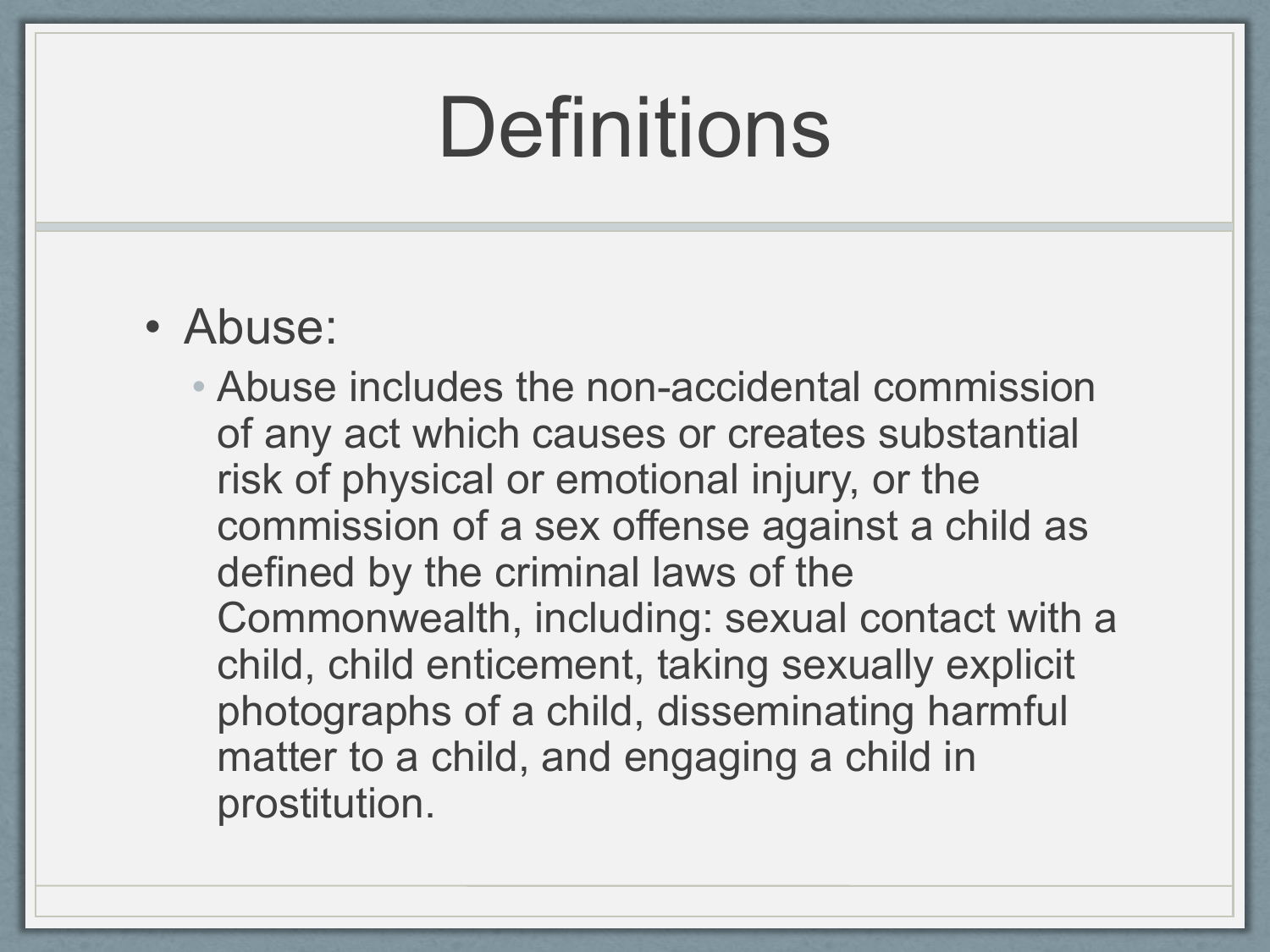## **Definitions**

- Neglect:
	- Neglect includes failure, either deliberately through negligence or inability, to take actions necessary to provide a child with minimally adequate food, clothing, shelter, medical care, supervision, emotional stability or growth, or other essential care. This definition is not dependent upon location (i.e.. neglect can occur when a child is in an out-of-home or an in-home setting).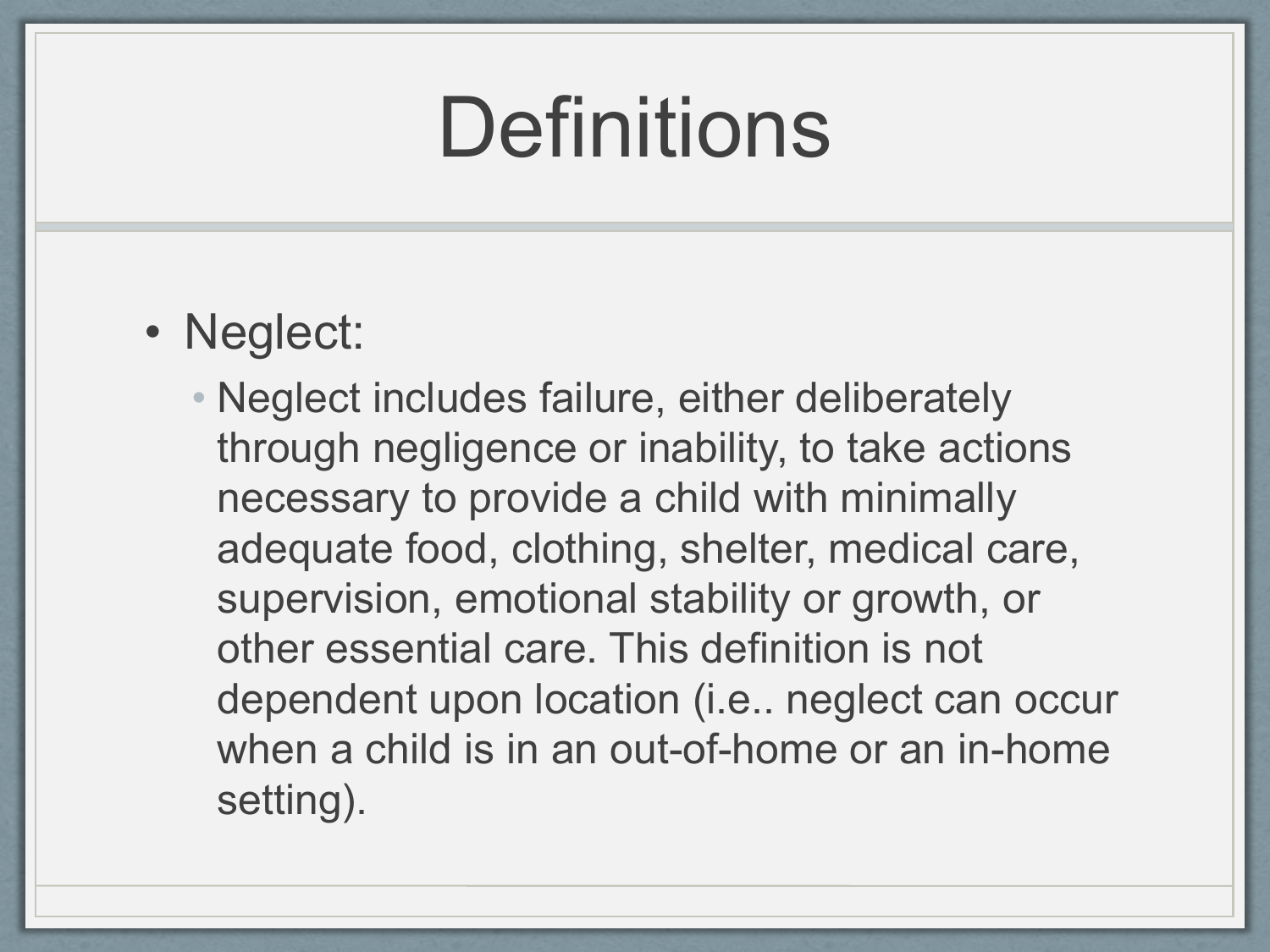# 51-A Filing Process

- If you suspect abuse or neglect:
	- Contact Program Administrator and/or counselor
- If you witness abuse or neglect:
	- Contact Program Administrator and/or counselor
- Program Administrator/Counselor will
	- Contact the Department of Children and Families
	- File necessary paperwork
	- Call the parent(s)/guardian(s)
	- If needed, convene the Team